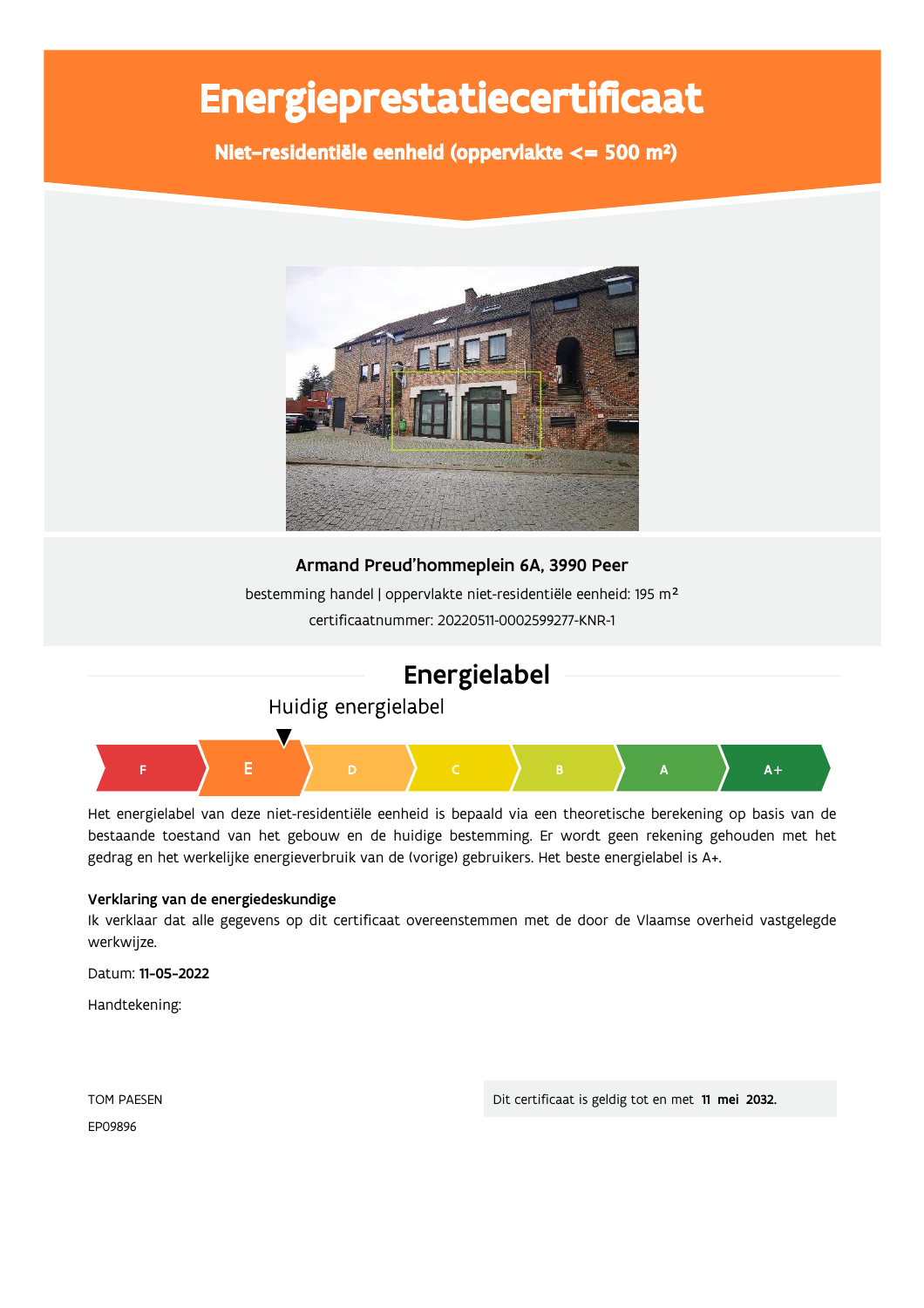# Huidige staat van de niet-residentiële eenheid

Om uw niet-residentiële eenheid energiezuiniger te maken, zijn er twee mogelijke pistes:

OF

#### $(1)$ Inzetten op isolatie en verwarming

U isoleert elk deel van uw eenheid tot de én voorziet doelstelling  $\mathbf{u}$ een energie-efficiënte verwarmingsinstallatie (warmtepomp, condenserende ketel, (micro-)WKK. efficiënt warmtenet  $\bigcap_{ }$ decentrale toestellen met een totaal maximaal vermogen van 15 W/m<sup>2</sup>).

 $2^{\circ}$ Energielabel van de eenheid

> U behaalt een energielabel A voor uw eenheid. U kiest op welke manier u dat doet: isoleren, efficiënt verwarmen, efficiënt ventileren, zonne-energie, hernieuwbare energie ...





De U-waarde beschrijft de isolatiewaarde van daken, muren, vloeren, vensters ... Hoe lager de U-waarde, hoe beter het constructiedeel isoleert.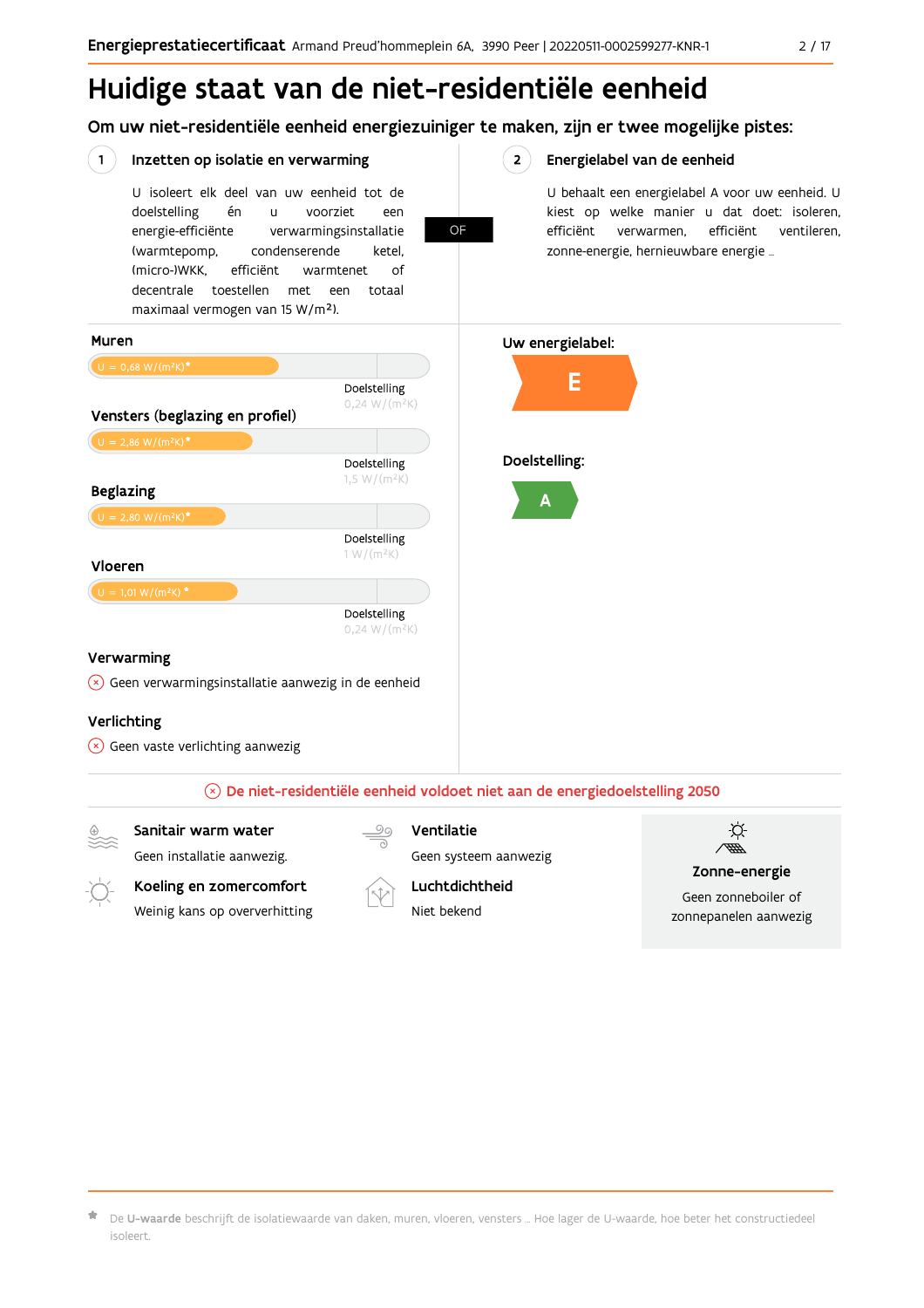# Overzicht aanbevelingen

In deze tabel vindt u aanbevelingen om uw niet-residentiële eenheid energiezuiniger te maken. De aanbevelingen zijn gebaseerd op piste 1. Kunt u ze niet allemaal uitvoeren, dan helpen ze u ook om via piste 2 de doelstelling te halen. Vraag advies aan een specialist voordat u met de renovatiewerken start.

De volgorde in deze tabel is automatisch bepaald en is niet noodzakelijk de juiste volgorde om aan de slag te gaan. Het is louter een eerste indicatie op basis van de energieprestatie.

|                          | <b>HUIDIGE SITUATIE</b>                                                                                                                                                      | <b>AANBEVELING</b>                                                                                                                                    |
|--------------------------|------------------------------------------------------------------------------------------------------------------------------------------------------------------------------|-------------------------------------------------------------------------------------------------------------------------------------------------------|
|                          | <b>Vensters</b><br>18,4 m <sup>2</sup> van de vensters heeft dubbele<br>beglazing. Dat is weinig energiezuinig. Ook<br>de raamprofielen zijn thermisch weinig<br>performant. | Vervang de vensters door nieuwe vensters met<br>hoogrendementsbeglazing en energieperformante<br>raamprofielen.                                       |
|                          | Muur<br>25 m <sup>2</sup> van de muren is vermoedelijk te<br>weinig geïsoleerd.                                                                                              | Plaats bijkomende isolatie.                                                                                                                           |
| Ш                        | Vloer boven kelder of buiten<br>195 m <sup>2</sup> van de vloer is vermoedelijk te weinig Plaats bijkomende isolatie.<br>geïsoleerd.                                         |                                                                                                                                                       |
|                          | Verwarming<br>Er is geen verwarmingsinstallatie in de<br>eenheid aanwezig.                                                                                                   | Plaats een efficiënte warmteopwekker. Plaats een<br>afgiftesysteem waar nodig.                                                                        |
|                          | Verlichting<br>Er is geen vaste verlichting aanwezig.                                                                                                                        | Plaats een (vast) verlichtingssysteem. Kies hierbij steeds voor<br>efficiënte verlichtingstoestellen en voorzie in een<br>energiebesparende regeling. |
|                          | Zonnepanelen<br>Er zijn geen zonnepanelen aanwezig.                                                                                                                          | Onderzoek de mogelijkheid om zonnepanelen te plaatsen.<br>Raadpleeg hiervoor de zonnekaart of vraag raad aan een<br>vakman.                           |
|                          | Muur<br>55 m <sup>2</sup> van de muren is redelijk goed<br>geïsoleerd, maar voldoet nog niet aan de<br>energiedoelstelling.                                                  | Overweeg bij een grondige renovatie om bijkomende isolatie<br>te plaatsen.                                                                            |
| Energetisch niet in orde | • Energetisch redelijk in orde<br>• Zonne-energie                                                                                                                            |                                                                                                                                                       |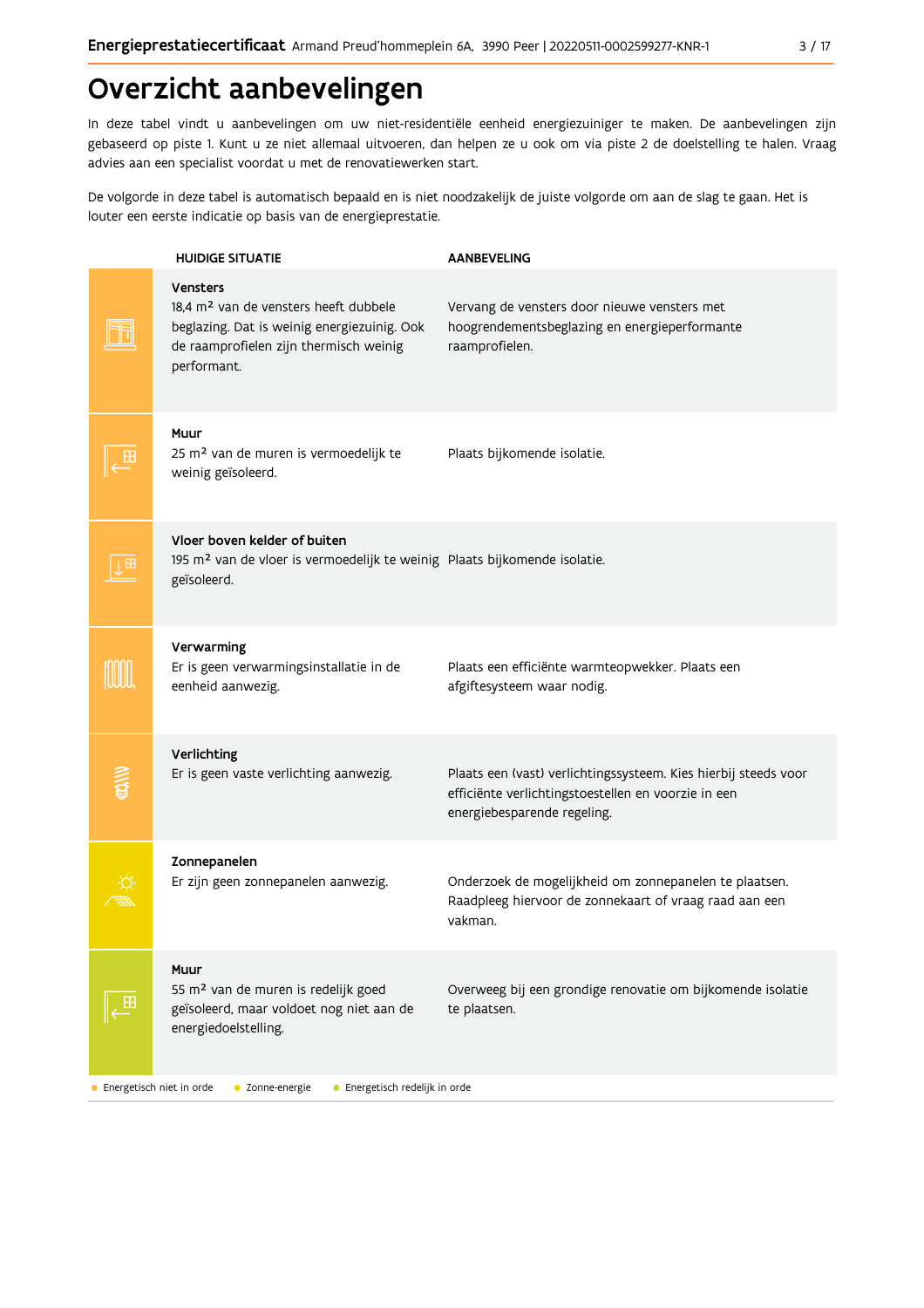### Energielabel na uitvoering van de aanbevelingen

Als u beslist om uw eenheid stapsgewijs te renoveren in de hierboven gesuggereerde volgorde, geeft de onderstaande energieschaal een overzicht van waar uw eenheid zich na elke stap zal bevinden op de energieschaal. Verandert u de volgorde, dan verandert ook de impact van elke maatregel. Dat kan hier niet weergegeven worden. Bij de plaatsing van een installatie op zonne-energie zal het energielabel nog verder verbeteren.



### Aandachtspunten

 $\left(\begin{array}{c} 1 \end{array}\right)$ 

Hou rekening met de volgende aspecten als u uw eenheid energiezuinig en comfortabeler wilt maken.

Luchtdichtheid: De luchtdichtheid van de eenheid is niet gemeten. Een goede luchtdichtheid is nodig om de warmte niet via spleten en kieren te laten ontsnappen. Let er bij de renovatie op dat de werken luchtdicht uitgevoerd worden. U kunt nadien de luchtdichtheid laten meten om eventueel overblijvende lekken op te sporen en uw energielabel mogelijk nog te verbeteren.

 $\stackrel{90}{\equiv}$ Ventilatie: De eenheid beschikt mogelijk niet over voldoende ventilatievoorzieningen. Een goede ventilatie is echter noodzakelijk om een gezond binnenklimaat te garanderen. Voorzie bij uw renovatie daarom in een ventilatiesysteem. Om energie te besparen, kunt u het best kiezen voor een systeem met vraagsturing of warmteterugwinning.

Koeling en zomercomfort: Op dit moment heeft de eenheid weinig kans op oververhitting. Nadat de eenheid geïsoleerd is, wordt het echter belangrijk om tijdens de zomer de warmte buiten te houden. Hou daarom bij de renovatie al rekening met de plaatsing van buitenzonwering. Vermijd de plaatsing van een koelinstallatie, want die verbruikt veel energie.



Sanitair warm water: Er is geen installatie voor sanitair warm water in de eenheid aanwezig. Indien dit toch gewenst is, overweeg dan de plaatsing van een zonneboiler of warmtepompboiler.

### Renovatie gebouw

Bij een gebouw met meerdere (woon)eenheden zal de energetische renovatie vooral betrekking hebben op de gemeenschappelijke delen, zoals de daken, vloeren, buitenmuren en de collectieve installaties. U moet mogelijks samen met de mede-eigenaars beslissen over de renovatie van de gemeenschappelijke delen. Dergelijke renovatie kadert best in een totaalaanpak.

### Let op!

**Property** 

De aanbevelingen, aandachtspunten en eventuele prijsindicaties op het energieprestatiecertificaat worden standaard gegenereerd op de wijze die de Vlaamse overheid heeft vastgelegd. Laat u bijstaan door een specialist om op basis van de aanbevelingen en aandachtspunten een concreet renovatieplan op te stellen. De energiedeskundige is niet aansprakelijk voor de eventuele schade die ontstaat bij het uitvoeren van de standaard gegenereerde aanbevelingen of aandachtspunten.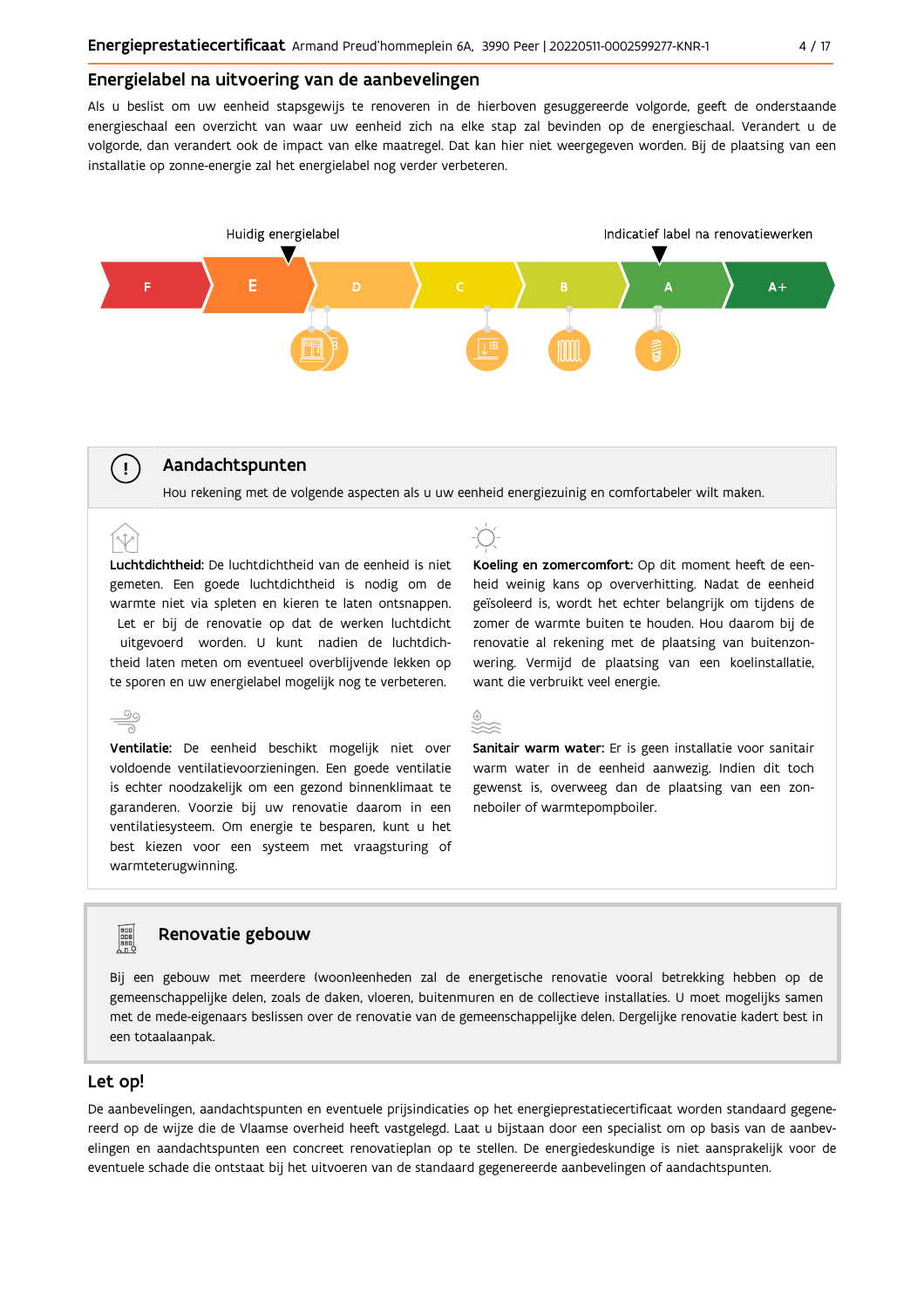### Meer informatie?

- Voor meer informatie over het energieprestatiecertificaat, gebruiksgedrag, woningkwaliteit ... kunt u terecht op www.energiesparen.be.
- Meer informatie over beter renoveren vindt u op www.energiesparen.be/ikbenoveer.

### Gegevens energiedeskundige:

TOM PAESEN 3950 Bocholt EP09896

### Premies

Informatie over energiewinsten, subsidies of andere financiële voordelen vindt u op www.energiesparen.be.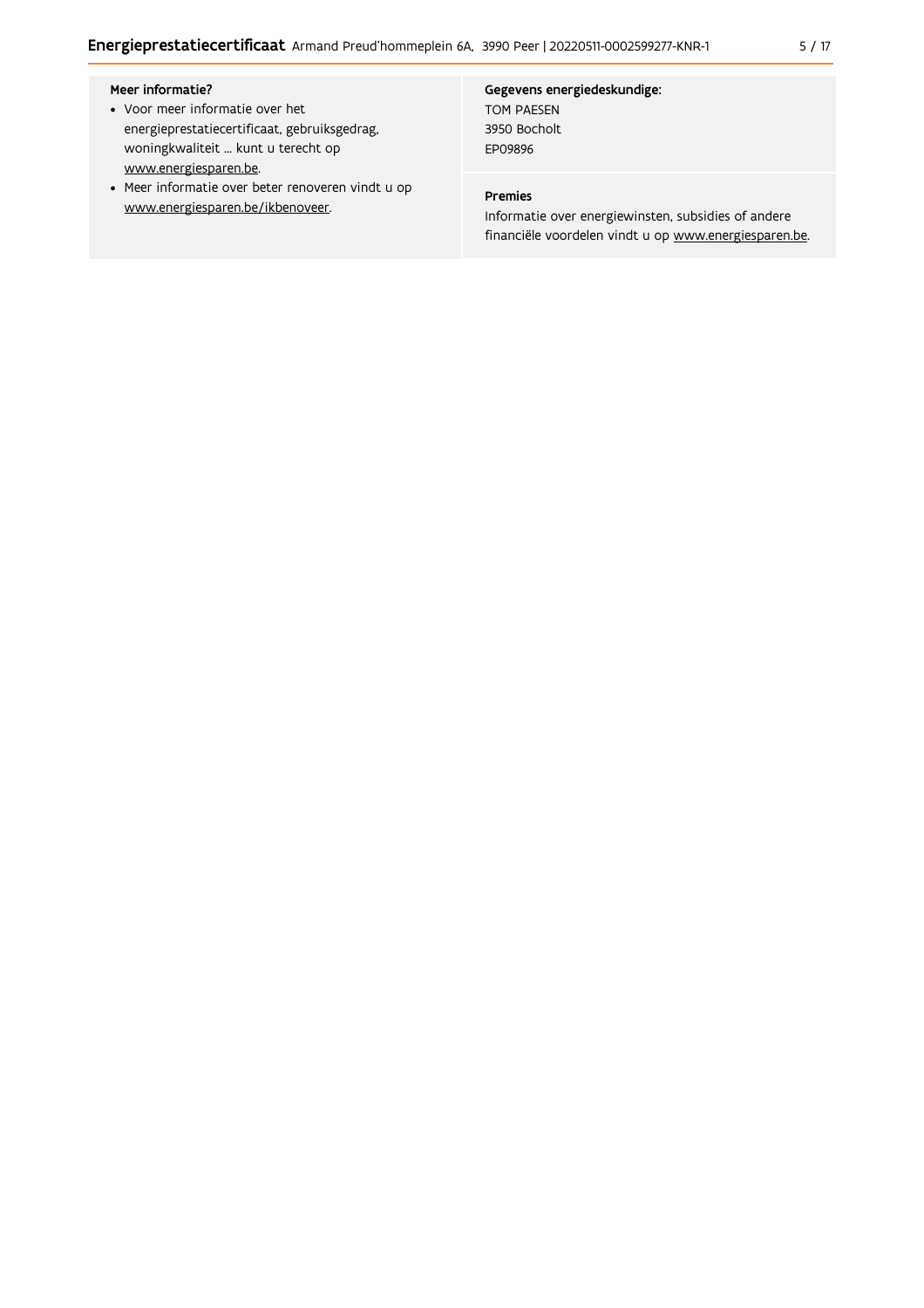# Energieprestatiecertificaat (EPC) in detail

Elk gebouw bestaat uit verschillende onderdelen die met elkaar verbonden zijn. Als u renoveert, kunt u het best al rekening houden met de werken die u later nog gaat uitvoeren.

Dit deel van het energieprestatiecertificaat gaat dieper in op de aanbevelingen van uw eenheid. Samen met uw architect of andere vakman kunt u op basis hiervan een renovatieplan opstellen.

### Inhoudstafel

| Daken.                             | 8  |
|------------------------------------|----|
| Vensters en deuren.                | 9  |
| Muren.                             | 10 |
| Vloeren                            | 12 |
| Ruimteverwarming                   | 13 |
| Verlichting                        | 14 |
| Installaties voor zonne-energie    | 15 |
| Overige installaties               | 16 |
| Bewijsstukken gebruikt in dit EPC. | 17 |
|                                    |    |

### 10 goede redenen om nu al te BENOveren

BENOveren is BEter reNOveren dan gebruikelijk is, met hogere ambities op het vlak van energieprestaties, goed gepland en met deskundig advies, zodat ook latere renovatiestappen haalbaar blijven (zie ook www.energiesparen.be/ikbenoveer). Een geBENOveerde eenheid biedt veel voordelen:

1. Een lagere energiefactuur 2. Meer comfort 3. Een gezonder binnenklimaat 4. Esthetische meerwaarde 5. Financiële meerwaarde 03 6. Nodig voor ons klimaat  $\begin{picture}(150,10) \put(0,0){\line(1,0){10}} \put(15,0){\line(1,0){10}} \put(15,0){\line(1,0){10}} \put(15,0){\line(1,0){10}} \put(15,0){\line(1,0){10}} \put(15,0){\line(1,0){10}} \put(15,0){\line(1,0){10}} \put(15,0){\line(1,0){10}} \put(15,0){\line(1,0){10}} \put(15,0){\line(1,0){10}} \put(15,0){\line(1,0){10}} \put(15,0){\line($ 7. Uw eenheid is klaar voor uw oude dag 8. Minder onderhoud 9. Vandaag al haalbaar 10. De overheid betaalt mee

### Renoveren of slopen: let op voor asbest!

Asbest is een schadelijke stof die nog regelmatig aanwezig is in gebouwen. In veel gevallen kunnen asbesttoepassingen op een eenvoudige en vooral veilige manier verwijderd worden. Deze werken en eventuele bijhorende kosten zijn niet inbegrepen in het EPC. Voor meer informatie over (het herkennen van) asbest en asbestverwijdering kunt u terecht op www.ovam.be.

### Hoe wordt het EPC opgemaakt?

De eigenschappen van uw eenheid zijn door de energiedeskundige ingevoerd in software die door de Vlaamse overheid is opgelegd. De energiedeskundige mag zich alleen baseren op zijn vaststellingen tijdens het plaatsbezoek en op bewijsstukken die voldoen aan de voorwaarden die de Vlaamse overheid heeft opgelegd. Op basis van de invoergegevens berekent de software het energielabel en genereert automatisch aanbevelingen en eventueel ook prijsindicaties. Bij onbekende invoergegevens gaat de software uit van veronderstellingen, onder meer op basis van het (ver)bouw- of fabricagejaar. Om zeker te zijn van de werkelijke samenstelling van uw muur, dak of vloer kunt u ervoor kiezen om verder (destructief) onderzoek uit te voeren (losschroeven stopcontact, gaatje boren in een voeg, binnenafwerking tijdelijk verwijderen ...).

Voor meer informatie over de werkwijze, de bewijsstukken en de voorwaarden kunt u terecht op www.energiesparen.be.

De bewijsstukken die gebruikt zijn voor dit EPC, kan u terugvinden op pagina 17.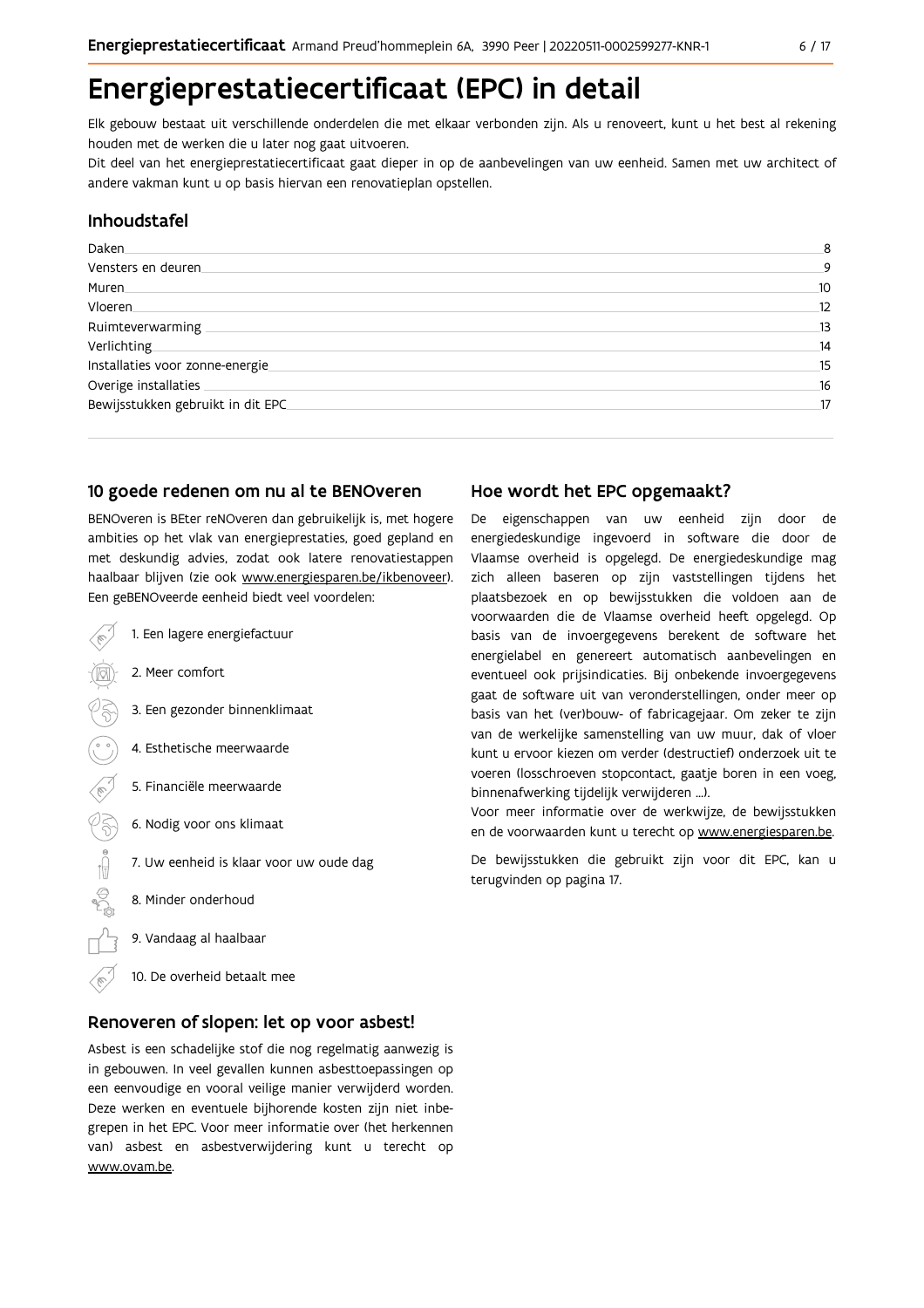| Gebouw id / Gebouweenheid id                                | 20283131 / 31177634                                 |
|-------------------------------------------------------------|-----------------------------------------------------|
| Datum plaatsbezoek                                          | 28/04/2022                                          |
| Referentiejaar bouw                                         | 1987                                                |
| Beschermd volume (m <sup>3</sup> )                          | 779                                                 |
| Ruimten niet opgenomen in het beschermd volume              | Kelder en magazijn niet.                            |
| Bruikbare vloeroppervlakte (m <sup>2</sup> )                | 195                                                 |
| Verliesoppervlakte (m <sup>2</sup> )                        | 294                                                 |
| Infiltratiedebiet $(m^3/(m^2h))$                            | Onbekend                                            |
| Thermische massa                                            | Half zwaar/matig zwaar                              |
| Open haard(en) voor hout aanwezig                           | Neen                                                |
| Residentiële bestemming                                     | Geen                                                |
| Ligging van de eenheid in het gebouw                        | Handelspand gelijkvloers, ingang tegenover de kerk. |
| Karakteristiek jaarlijks primair energieverbruik (kWh/jaar) | 141.680                                             |
| CO <sub>2</sub> -emissie (kg/jaar)                          | 18.872                                              |
| Gemiddelde U-waarde gebouwschil (W/(m <sup>2</sup> K))      | 1,04                                                |
| Gemiddeld installatierendement verwarming (%)               | 88                                                  |

Met een bepaalde bestemming gaan vaak specifieke noden gepaard. Zo zal bijvoorbeeld een restaurant meer sanitair warm water verbruiken dan een kantoor. Aannames voor de specifieke behoeften voor verwarming, koeling, sanitair warm water, ventilatie en verlichting per bestemming worden ingerekend in de energiescore.

| Berekende energiescore kantoor (kWh/(m <sup>2</sup> jaar))         | 489   |
|--------------------------------------------------------------------|-------|
| Berekende energiescore handel (kWh/(m <sup>2</sup> jaar))          | 727   |
| Berekende energiescore horeca (kWh/(m <sup>2</sup> jaar))          | 1.026 |
| Berekende energiescore logeerfunctie (kWh/(m <sup>2</sup> jaar))   | 591   |
| Berekende energiescore andere/onbekend (kWh/(m <sup>2</sup> jaar)) | 1.257 |

### Verklarende woordenlijst

| U-waarde                                            | De U-waarde beschrijft de isolatiewaarde van daken, muren, vensters  Hoe lager de<br>U-waarde, hoe beter de constructie isoleert.                                                                                                                                          |
|-----------------------------------------------------|----------------------------------------------------------------------------------------------------------------------------------------------------------------------------------------------------------------------------------------------------------------------------|
| R-waarde                                            | De warmteweerstand van een materiaallaag. Hoe groter de R-waarde, hoe beter de<br>materiaallaag isoleert.                                                                                                                                                                  |
| lambdawaarde                                        | De warmtegeleidbaarheid van een materiaal. Hoe lager de lambdawaarde, hoe beter<br>het materiaal isoleert.                                                                                                                                                                 |
| karakteristiek jaarlijks primair<br>energieverbruik | De berekende hoeveelheid primaire energie die gedurende één jaar nodig is voor de<br>verwarming, de aanmaak van sanitair warm water, de ventilatie en de koeling van een<br>eenheid. Eventuele bijdragen van zonneboilers en zonnepanelen worden in mindering<br>gebracht. |
| berekende energiescore                              | Een maat voor de totale energieprestatie van een eenheid. De berekende energiescore<br>is gelijk aan het karakteristiek jaarlijks primair energieverbuik, gedeeld door de<br>bruikbare vloeroppervlakte.                                                                   |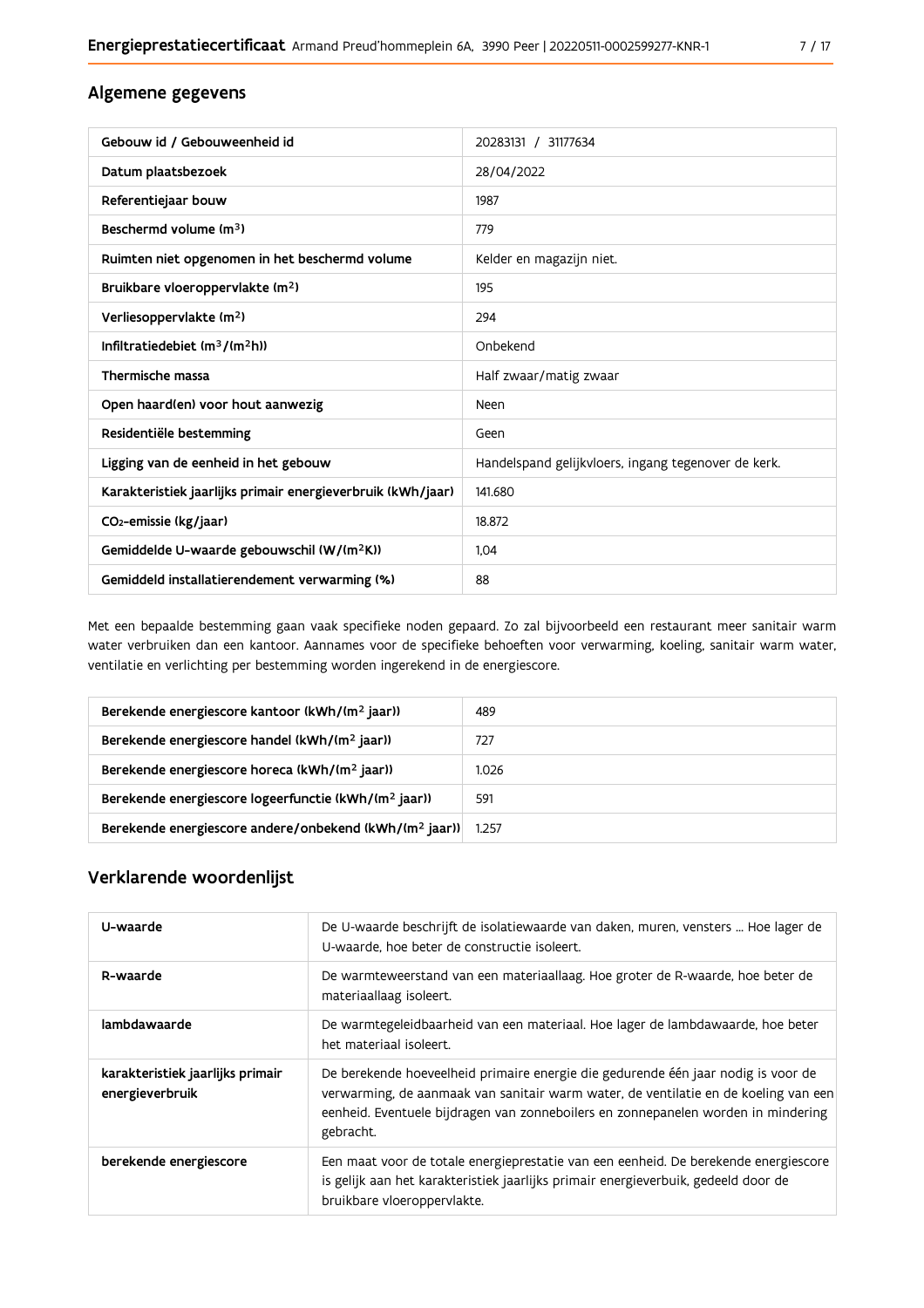# **Daken**

### Technische fiche daken

Indien u werken plant, laat u dan bijstaan door een architect, aannemer of vakman voor deskundig advies en een goede uitvoering van de werken. Onderstaande gegevens zijn de invoergegevens van de energiedeskundige. Hiermee kunt u uw potentiële vakman inlichten over de huidige energetische toestand van uw eenheid.



### Legende

a dak niet in riet of cellenbeton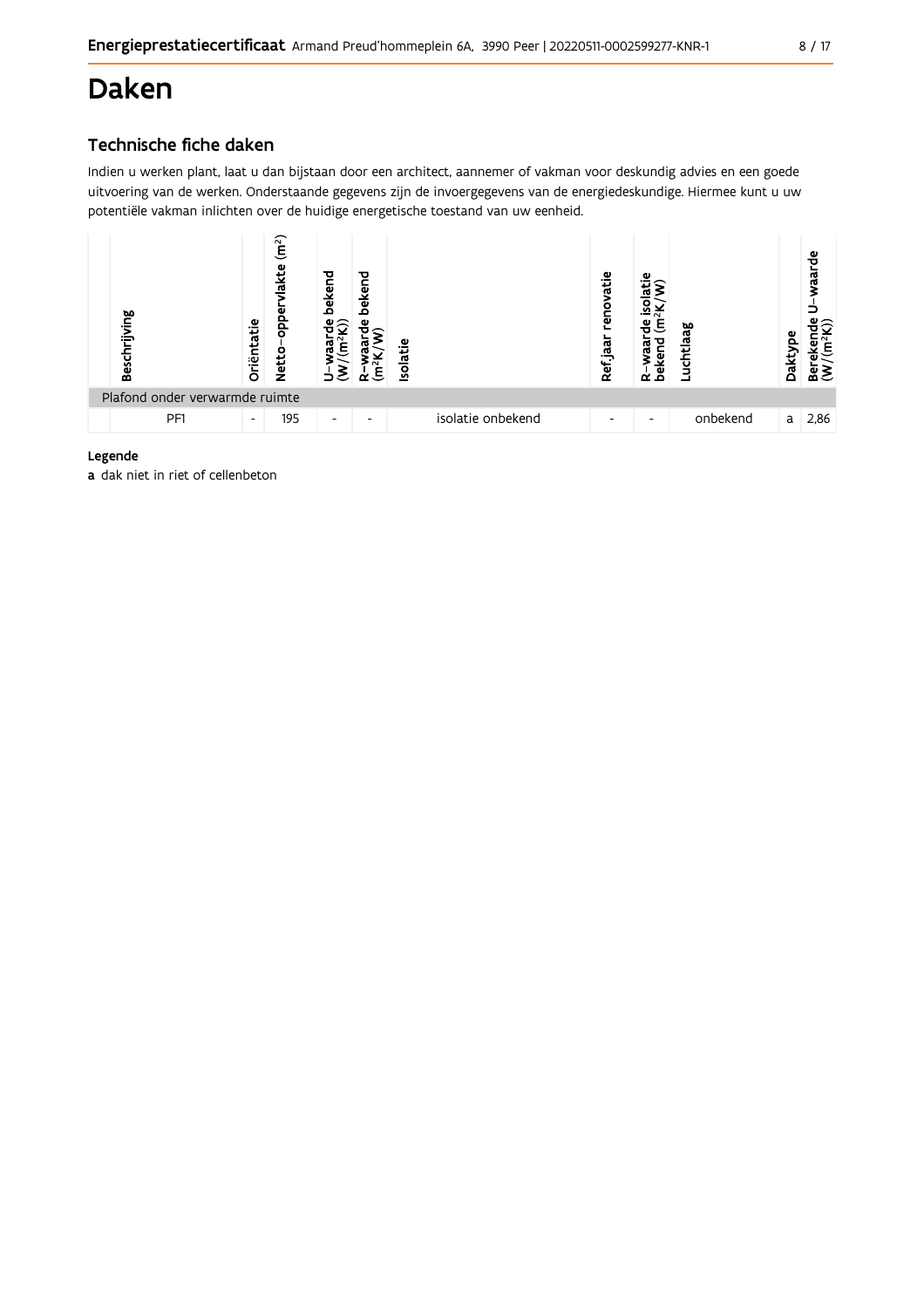# Vensters en deuren

#### Vensters

FF

18,4 m<sup>2</sup> van de vensters heeft dubbele beglazing. Dat is weinig energiezuinig. Ook de raamprofielen zijn thermisch weinig performant.

Vervang de vensters door nieuwe vensters met hoogrendementsbeglazing en energieperformante raamprofielen.

De kwaliteit van zowel de beglazing als de profielen bepaalt de energieprestatie van uw vensters. Kies altijd voor dubbele hoogrendementsbeglazing of drievoudige beglazing met een U-waarde van maximaal 1,0 W/(m<sup>2</sup>K). Bij de renovatie van vensters kunt u het best streven naar een U-waarde van maximaal 1,5 W/(m<sup>2</sup>K) voor de vensters (glas + profielen). Naast de vensters in de gevel verdienen ook dakvlakvensters, koepels, lichtstraten, polycarbonaatplaten en glasbouwstenen de nodige aandacht.

Hoogstwaarschijnlijk vervangt u uw buitenschrijnwerk maar één keer. Kies daarom meteen voor de meest energie-efficiënte oplossing.

### Technische fiche van de vensters

Indien u werken plant, laat u dan bijstaan door een architect, aannemer of vakman voor deskundig advies en een goede uitvoering van de werken. Onderstaande gegevens zijn de invoergegevens van de energiedeskundige. Hiermee kunt u uw potentiële vakman inlichten over de huidige energetische toestand van uw eenheid.



### Legende glastypes

dubbel glas ? Gewone dubbele beglazing of hoogrendementsbeglazing

### Legende profieltypes

Houten profiel hout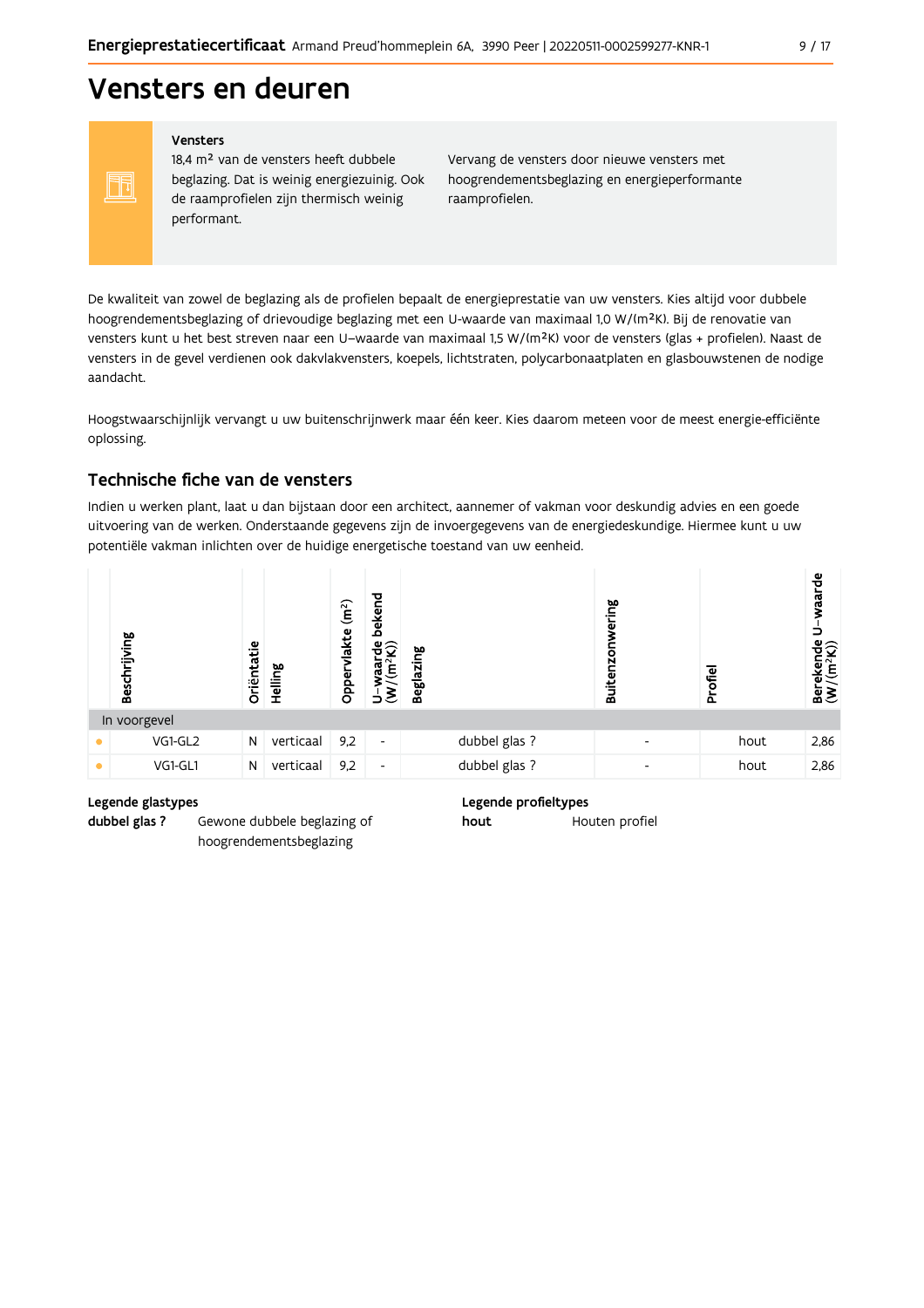## **Muren**



### Muur

25 m<sup>2</sup> van de muren is vermoedelijk te weinig geïsoleerd.

Plaats bijkomende isolatie.

### Muur

55 m<sup>2</sup> van de muren is redelijk goed geïsoleerd, maar voldoet nog niet aan de energiedoelstelling.

Overweeg bij een grondige renovatie om bijkomende isolatie te plaatsen.

Bij de isolatie van de muren kunt u het best streven naar een U-waarde van maximaal 0,24 W/(m<sup>2</sup>K). Dat komt overeen met een isolatielaag van ongeveer 14 cm minerale wol, EPS of XPS ( $\lambda$ <sub>d</sub> = 0,035 W/(mK)) of 10 cm PUR of PIR ( $\lambda$ <sub>d</sub> = 0,023 W/(mK)). Als u de isolatie tussen regelwerk plaatst, breng dan minstens 6 cm extra isolatie aan.

Hoogstwaarschijnlijk renoveert u uw muren maar één keer grondig. Isoleer daarom meteen maximaal. De energiedoelstelling van 0,24 W/(m<sup>2</sup>K) vormt de basis, maar u kunt altijd streven naar beter.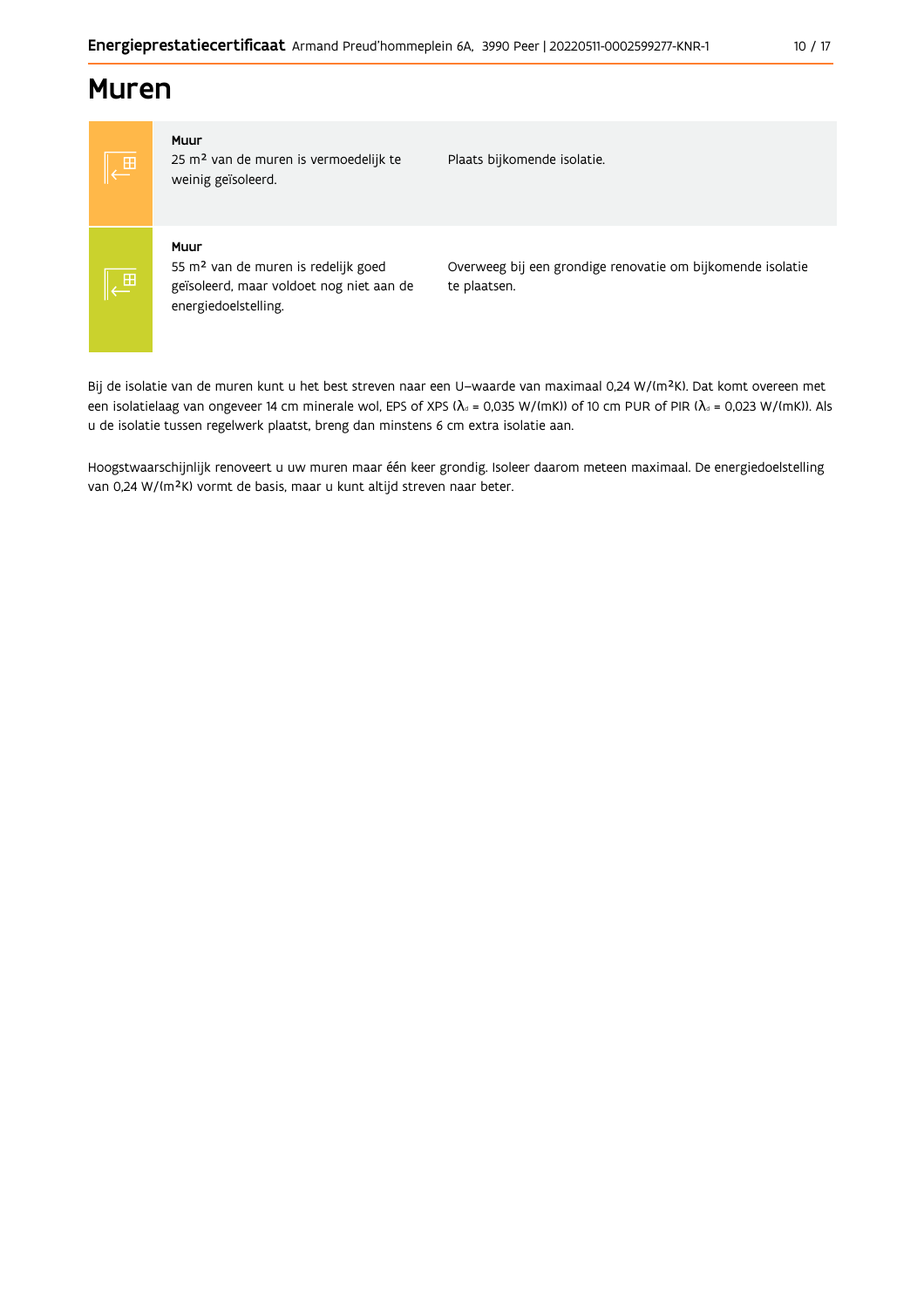### Technische fiche van de muren

Indien u werken plant, laat u dan bijstaan door een architect, aannemer of vakman voor deskundig advies en een goede uitvoering van de werken. Onderstaande gegevens zijn de invoergegevens van de energiedeskundige. Hiermee kunt u uw potentiële vakman inlichten over de huidige energetische toestand van uw eenheid.

|           | Beschrijving                           | Oriëntatie | Netto-oppervlakte (m <sup>2</sup> ) | Diepte onder maaiveld (m) | U-waarde bekend (W/(m <sup>2</sup> K)) | R-waarde bekend (m <sup>2</sup> K/W) | Isolatie |                                              | Ref.jaar renovatie       | Luchtlaag                 | Muurtype | Berekende U-waarde<br>(W/(m <sup>2</sup> K)) |
|-----------|----------------------------------------|------------|-------------------------------------|---------------------------|----------------------------------------|--------------------------------------|----------|----------------------------------------------|--------------------------|---------------------------|----------|----------------------------------------------|
|           | Buitenmuur                             |            |                                     |                           |                                        |                                      |          |                                              |                          |                           |          |                                              |
|           | Voorgevel                              |            |                                     |                           |                                        |                                      |          |                                              |                          |                           |          |                                              |
|           | VG1                                    | N          | 12,9                                |                           |                                        |                                      |          | isolatie onbekend                            | $\overline{\phantom{a}}$ | aanwezig<br>niet in spouw | a        | 0,96                                         |
|           | Rechtergevel                           |            |                                     |                           |                                        |                                      |          |                                              |                          |                           |          |                                              |
|           | RG1                                    | W          | 6,2                                 |                           |                                        | $\overline{a}$                       |          | isolatie onbekend                            | $\blacksquare$           | aanwezig<br>niet in spouw | a        | 0,96                                         |
|           | Linkergevel                            |            |                                     |                           |                                        |                                      |          |                                              |                          |                           |          |                                              |
|           | LG1                                    | $\circ$    | 6,2                                 |                           |                                        |                                      |          | isolatie onbekend                            |                          | aanwezig<br>niet in spouw | a        | 0,96                                         |
|           | Muur in contact met onverwarmde ruimte |            |                                     |                           |                                        |                                      |          |                                              |                          |                           |          |                                              |
|           | Linkergevel                            |            |                                     |                           |                                        |                                      |          |                                              |                          |                           |          |                                              |
| $\bullet$ | LG <sub>2</sub>                        | $\circ$    | 55                                  |                           |                                        | $\overline{a}$                       |          | 80mm MW<br>tussen regelwerk<br>in houtskelet | $\overline{\phantom{a}}$ | afwezig                   | a        | 0,55                                         |
|           | Muur in contact met verwarmde ruimte   |            |                                     |                           |                                        |                                      |          |                                              |                          |                           |          |                                              |
|           | Voorgevel                              |            |                                     |                           |                                        |                                      |          |                                              |                          |                           |          |                                              |
|           | VG <sub>2</sub>                        | N          | 26                                  |                           |                                        |                                      |          | isolatie onbekend                            | $\blacksquare$           | onbekend                  | a        | 1,92                                         |
|           | Achtergevel                            |            |                                     |                           |                                        |                                      |          |                                              |                          |                           |          |                                              |
|           | AG1                                    | Z          | 57                                  |                           |                                        |                                      |          | 50mm MW<br>tussen regelwerk<br>in houtskelet | $\overline{\phantom{a}}$ | afwezig                   | a        | 0,75                                         |
|           | Rechtergevel                           |            |                                     |                           |                                        |                                      |          |                                              |                          |                           |          |                                              |
|           | RG <sub>2</sub>                        | W          | 55                                  |                           |                                        |                                      |          | 50mm MW<br>tussen regelwerk<br>in houtskelet | $\overline{\phantom{a}}$ | afwezig                   | a        | 0,75                                         |

### Legende

a muur niet in isolerende snelbouwsteen of cellenbeton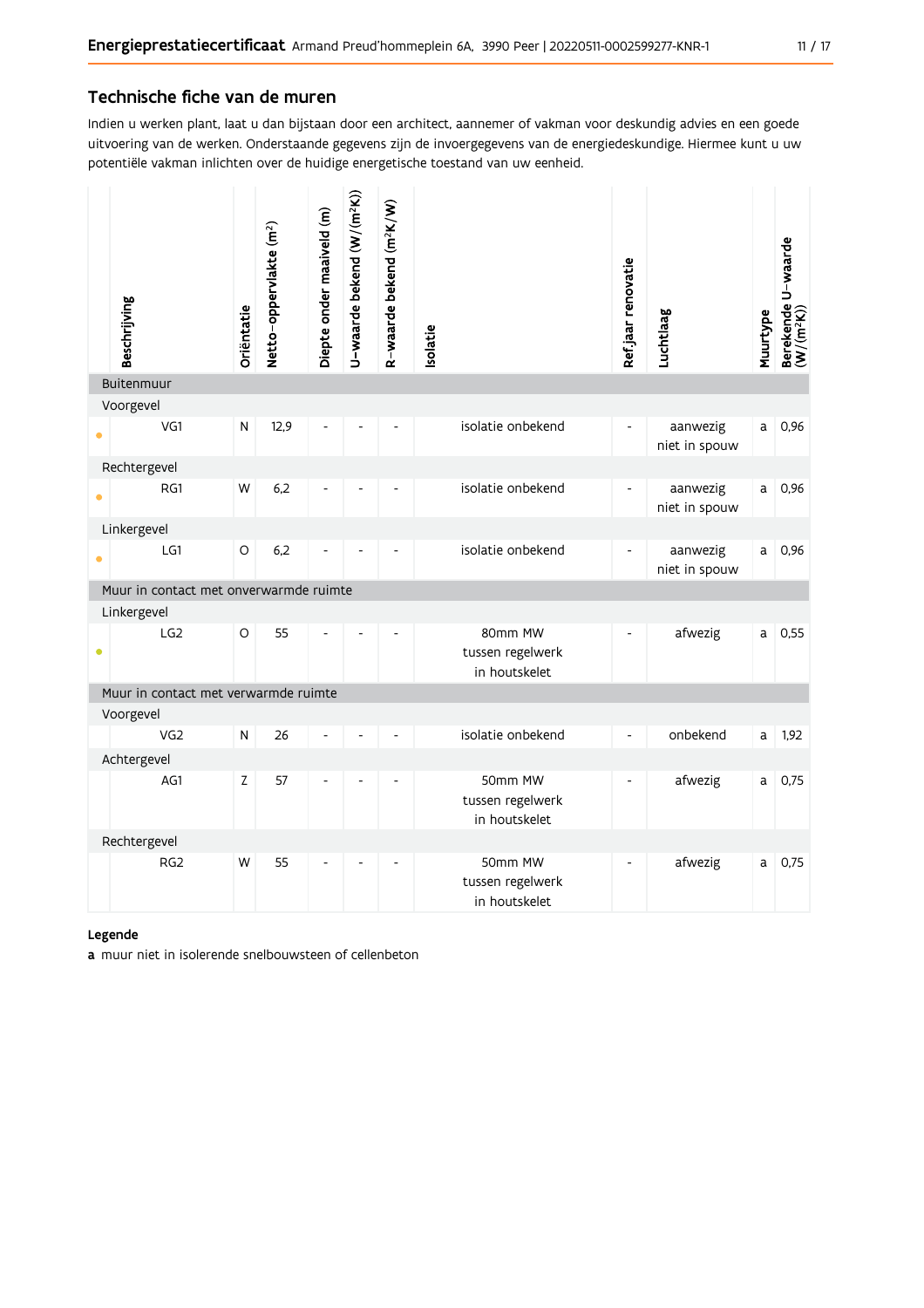# Vloeren



Vloer boven kelder of buiten 195 m<sup>2</sup> van de vloer is vermoedelijk te weinig Plaats bijkomende isolatie. geïsoleerd.

Bij de isolatie van uw vloeren kunt u het best streven naar een U-waarde van maximaal 0,24 W/(m<sup>2</sup>K). Bij een vloer boven een kelder komt dat overeen met een isolatielaag van ongeveer 10 cm minerale wol ( $\lambda_4$  = 0,040 W/(mK)) of 7 cm gespoten PUR of PIR ( $\lambda_4$  = 0,030 W/(mK)). Omdat de warmteverliezen naar de grond beperkt zijn, hoeft de isolatielaag in vloeren op volle grond iets minder dik te zijn.

Hoogstwaarschijnlijk renoveert u uw vloer(en) maar één keer grondig. Isoleer daarom meteen maximaal. De energiedoelstelling van 0,24 W/(m<sup>2</sup>K) vormt de basis, maar u kunt altijd streven naar beter.

### Technische fiche van de vloeren

Indien u werken plant, laat u dan bijstaan door een architect, aannemer of vakman voor deskundig advies en een goede uitvoering van de werken. Onderstaande gegevens zijn de invoergegevens van de energiedeskundige. Hiermee kunt u uw potentiële vakman inlichten over de huidige energetische toestand van uw eenheid.



#### Legende

a vloer niet in cellenbeton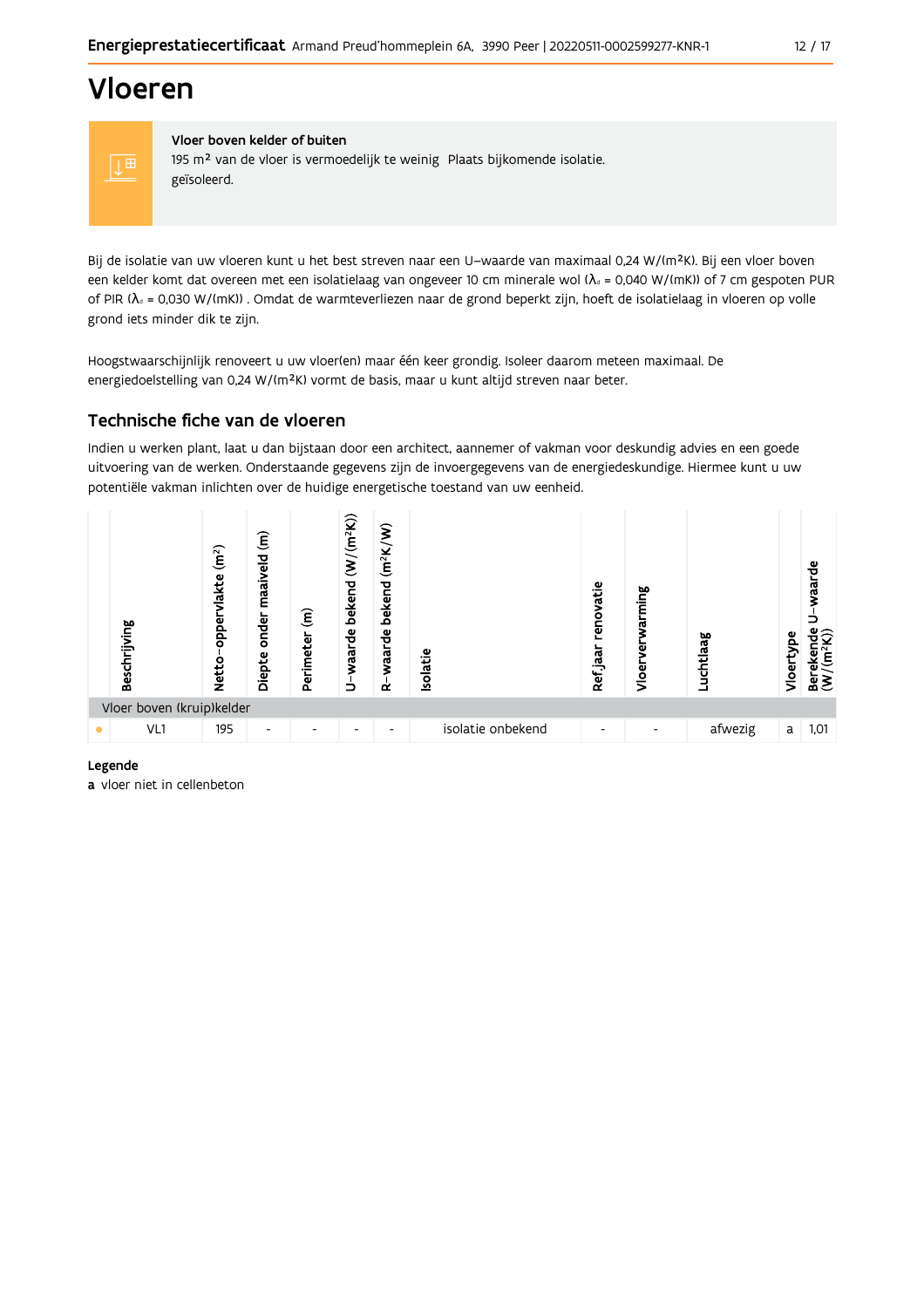# Ruimteverwarming

![](_page_12_Picture_3.jpeg)

### Verwarming

Er is geen verwarmingsinstallatie in de eenheid aanwezig.

Plaats een efficiënte warmteopwekker. Plaats een afgiftesysteem waar nodig.

Bij de renovatie van uw verwarmingsinstallatie kunt u het best kiezen voor een energiezuinig systeem. Gebruik zo veel mogelijk hernieuwbare energiebronnen.

### Technische fiche van de ruimteverwarming

Er zijn geen installaties aanwezig.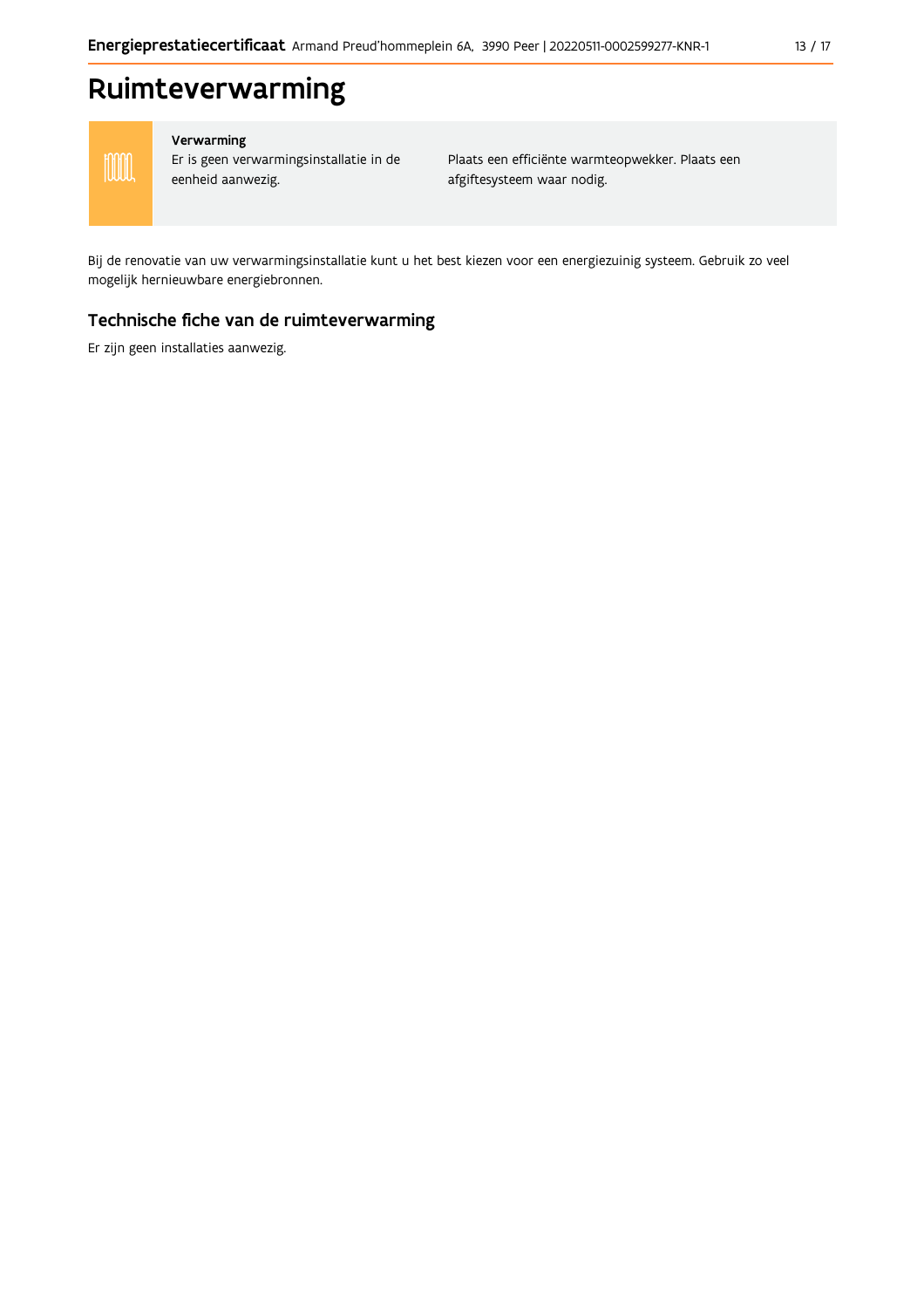# Verlichting

![](_page_13_Picture_3.jpeg)

### Verlichting

Er is geen vaste verlichting aanwezig.

Plaats een (vast) verlichtingssysteem. Kies hierbij steeds voor efficiënte verlichtingstoestellen en voorzie in een energiebesparende regeling.

Bij de vervanging van uw verlichtingsinstallatie streeft u best naar een zo energiezuinig mogelijke installatie. Als type lichtbron kiest u best voor LED-verlichting of hogedruk gasontladingslampen. Om de installatie nog zuiniger te maken, kunt u ook een regeling in functie van daglicht, aan- of afwezigheid voorzien. De verschillende regelingen kunnen gecombineerd worden.

### Technische fiche van de verlichtingsinstallaties

Er zijn geen installaties aanwezig.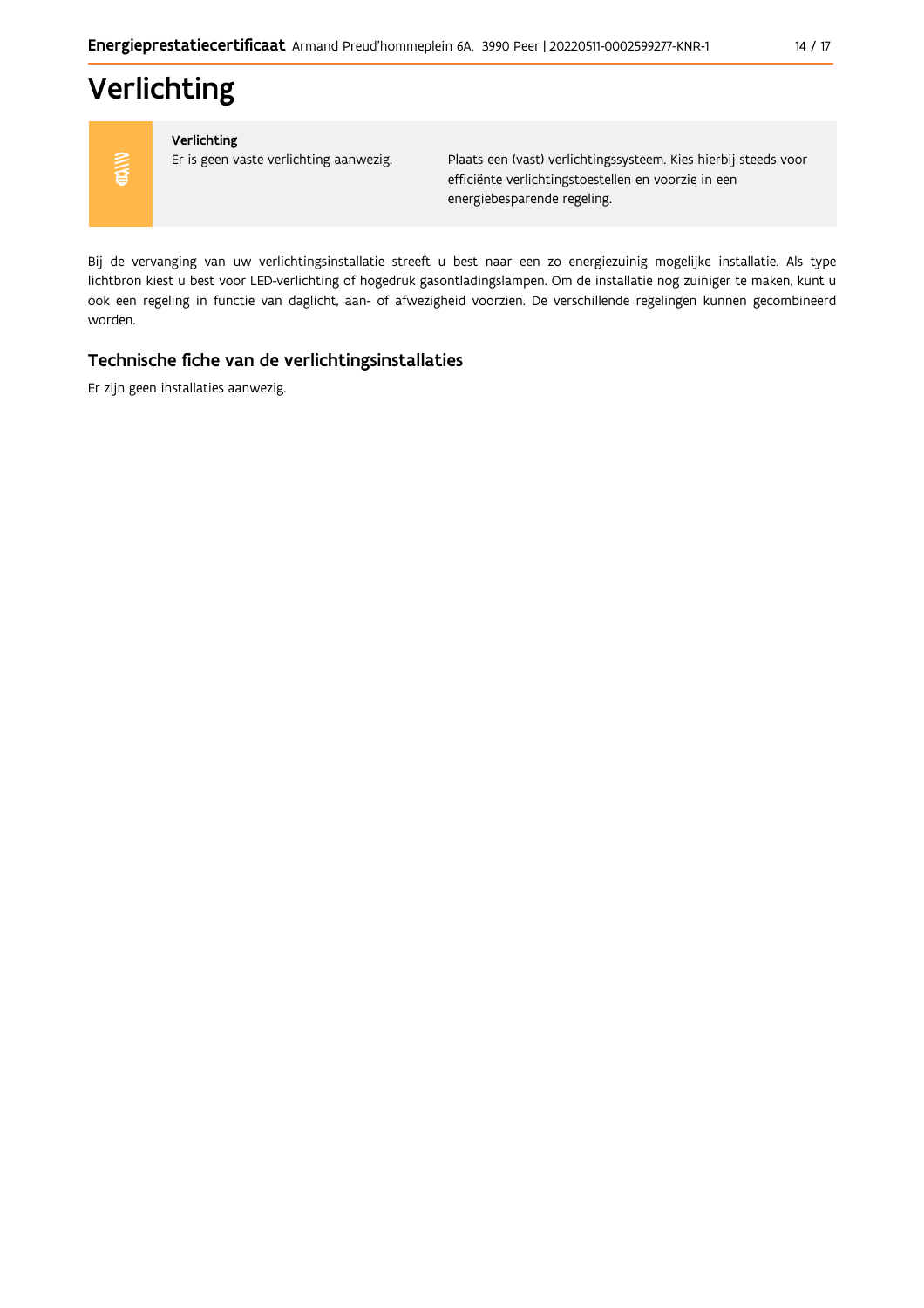# Installaties voor zonne-energie

![](_page_14_Picture_3.jpeg)

### Zonnepanelen

Er zijn geen zonnepanelen aanwezig.

Onderzoek de mogelijkheid om zonnepanelen te plaatsen. Raadpleeg hiervoor de zonnekaart of vraag raad aan een vakman.

De zonnekaart berekent automatisch het zonnepotentieel voor uw gebouw en geeft een indicatie van het aantal zonnepanelen of zonnecollectoren dat u op het dak zou kunnen plaatsen.

Let op: de zonnekaart gaat uit van het elektriciteits- en watergebruik van een standaardgezin. Hou er bij de bepaling van de grootte van de te plaatsen installatie rekening mee dat het elektriciteits- en watergebruik van uw gebouw kan afwijken.

Voor meer informatie over de berekening van het zonnepotentieel kunt u terecht op de zonnekaart via www.energiesparen.be/zonnekaart.

### Technische fiche van de installaties op zonne-energie

Geen installaties op zonne-energie aanwezig.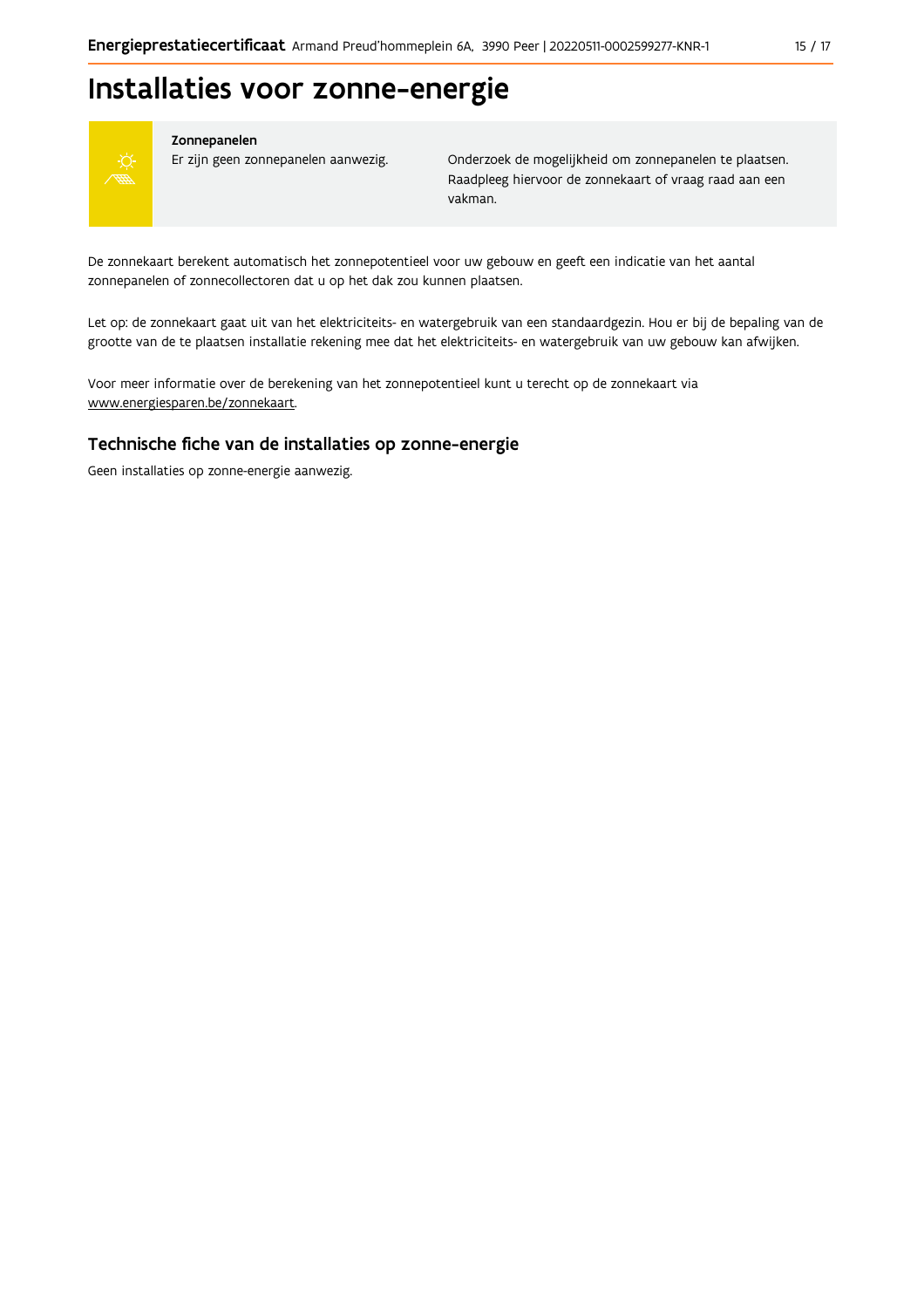# Overige installaties

### Sanitair warm water

Er is geen installatie voor sanitair warm water in de eenheid aanwezig. Indien dit toch gewenst is, overweeg dan de plaatsing van een zonneboiler of warmtepompboiler.

| afwezig |
|---------|
|---------|

### Ventilatie

De eenheid beschikt mogelijk niet over voldoende ventilatievoorzieningen. Een goede ventilatie is echter noodzakelijk om een gezond binnenklimaat te garanderen. Voorzie bij uw renovatie daarom in een ventilatiesysteem. Om energie te besparen, kunt u het best kiezen voor een systeem met vraagsturing of warmteterugwinning.

| Type ventilatie | geen of onvolledig |
|-----------------|--------------------|
|                 |                    |

### **Koeling**

Op dit moment heeft de eenheid weinig kans op oververhitting. Nadat de eenheid geïsoleerd is, wordt het echter belangrijk om tijdens de zomer de warmte buiten te houden. Hou daarom bij de renovatie al rekening met de plaatsing van buitenzonwering. Vermijd de plaatsing van een koelinstallatie, want die verbruikt veel energie.

Koelinstallatie

afwezig